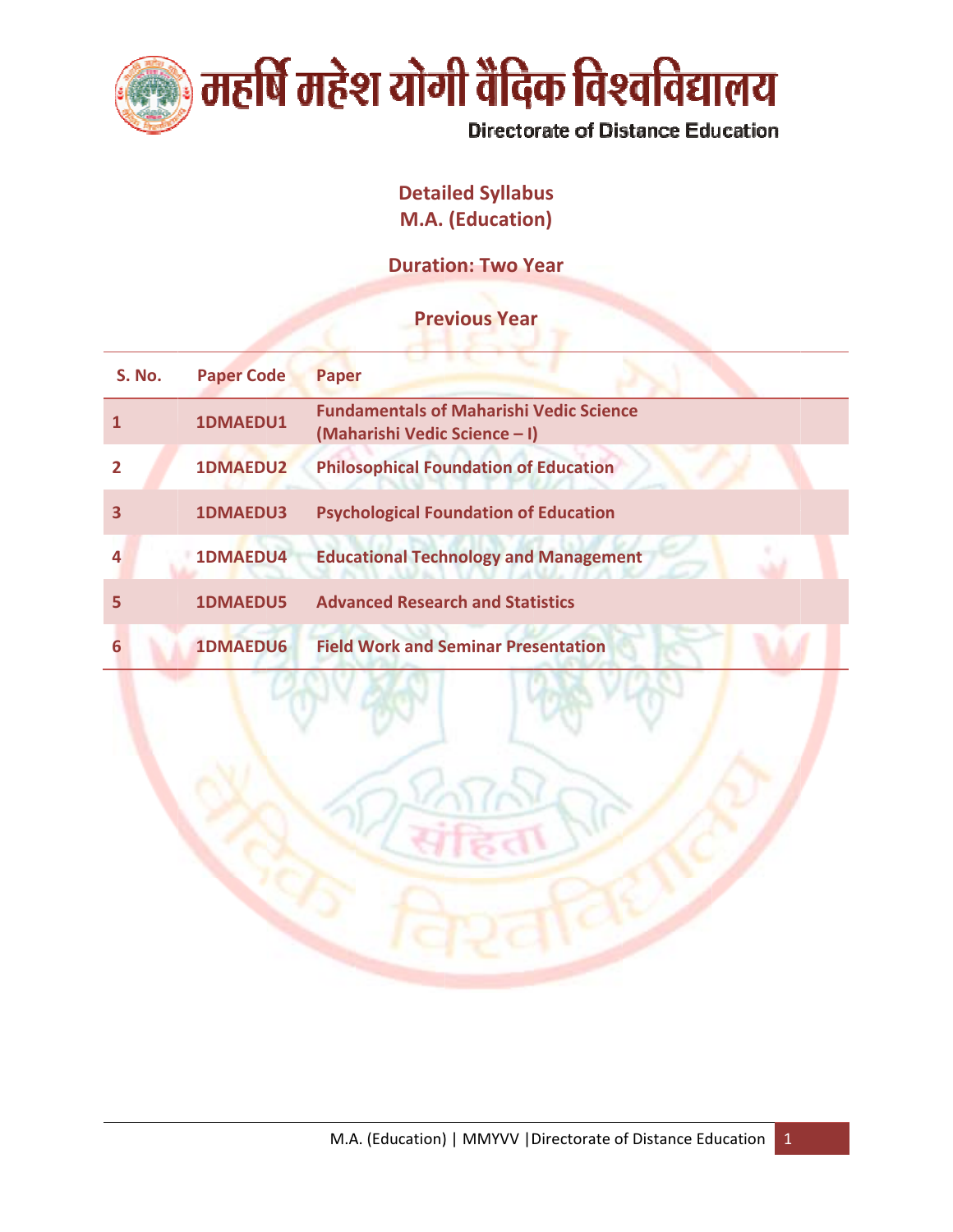

| 1DMAEDU1       | <b>Fundamentals of Maharishi Vedic Science</b><br>(Maharishi Vedic Science - I)                                                                                                                                        |
|----------------|------------------------------------------------------------------------------------------------------------------------------------------------------------------------------------------------------------------------|
| <b>UNIT-I</b>  | Meaning & Importance of Guru Pujan.<br>Meaning of meditation, Mann, Intelligence, Chita, Ego, Thought.                                                                                                                 |
| UNIT-II        | Name of forty areas of Vedic Science and their expression in Human Physiology<br>and characteristics of consciousness.<br>Consciousness, types of consciousness, characteristics of higher stages of<br>consciousness. |
| UNIT-III       | Maharishi's Yoga, Transcendental Meditation- a general Introduction, Types of<br>Speech, TM Sidhi Programme, Principle of Yoga Asanas and their Concept.                                                               |
| <b>UNIT-IV</b> | Introduction: Maharishi Vedic Management.<br><b>Fundamental elements of Vedic Management-Totality</b><br>Management of Science and Art.                                                                                |
| <b>UNIT-V</b>  | Vedic Management and Leadership.<br>The Idea Leadership is based upon the Totality of Employee's Style                                                                                                                 |

- Chetna His Holiness Maharishi Mahesh Yogijee
- Maharishi Sandesh -1and 2, II-His Holiness Maharishi Mahesh Yogijee  $\bullet$
- Scientific Yoga Ashanas Dr. Satpal.
- Dhyan Shailly by Brahmchari Dr. Girish Ji  $\bullet$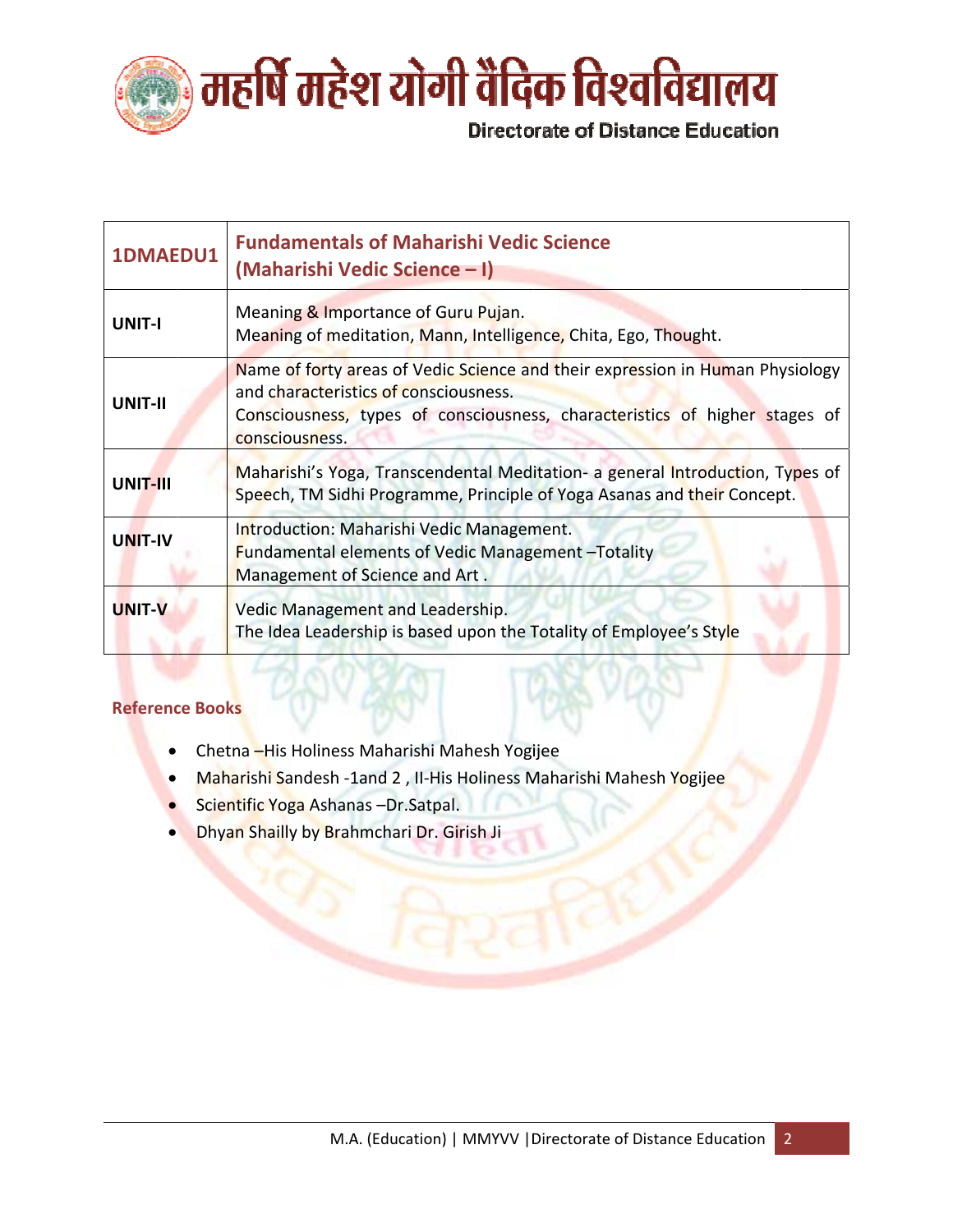

| <b>1DMAEDU2</b> | <b>Philosophical Foundation Of Education</b>                                                                                                                                                                                                                                                                                                                                                                 |
|-----------------|--------------------------------------------------------------------------------------------------------------------------------------------------------------------------------------------------------------------------------------------------------------------------------------------------------------------------------------------------------------------------------------------------------------|
| <b>UNIT-I</b>   | Meaning, Definition, Scope & Importance of Philosophy.<br>Relationship between Philosophy & Education.                                                                                                                                                                                                                                                                                                       |
| UNIT-II         | Main Indian school of Philosophy & their Educational Implication on<br>Education.<br>Sankhaya Philosophy<br>$\circ$<br>Nayaya Philosophy<br>$\circ$<br><b>Vedant Philosophy</b><br>$\circ$<br><b>Buddhism</b><br>$\circ$<br>Jainism<br>$\Omega$<br>In context of Maharishi Mahesh Yogi Ji Knowledge<br>Sankhaya Philosophy<br>$\circ$<br>Nayaya Philosophy<br>$\circ$<br><b>Vedant Philosophy</b><br>$\circ$ |
| <b>UNIT-III</b> | Naturalism<br>Russeau<br>Idealism<br>Socrates, Plato<br>Pragmatism<br><b>John Dewey</b><br>Realism<br>Aristotle                                                                                                                                                                                                                                                                                              |
| <b>UNIT-IV</b>  | <b>Educational Thinkers &amp; their Contribution</b><br>$\bullet$<br>Swami Vivekanand<br>Ravindra Nath Tagore<br>Mahatma Gandhi<br>Aurobindo                                                                                                                                                                                                                                                                 |
| UNIT-V          | <b>Education &amp; Indian Constitution</b><br><b>Freedom, Equality, Democracy &amp; Responsibility</b>                                                                                                                                                                                                                                                                                                       |

Philosophical Foundation of Education by R.A. Mittal, B. L. Sharma R. Lal Book Depot UP  $\bullet$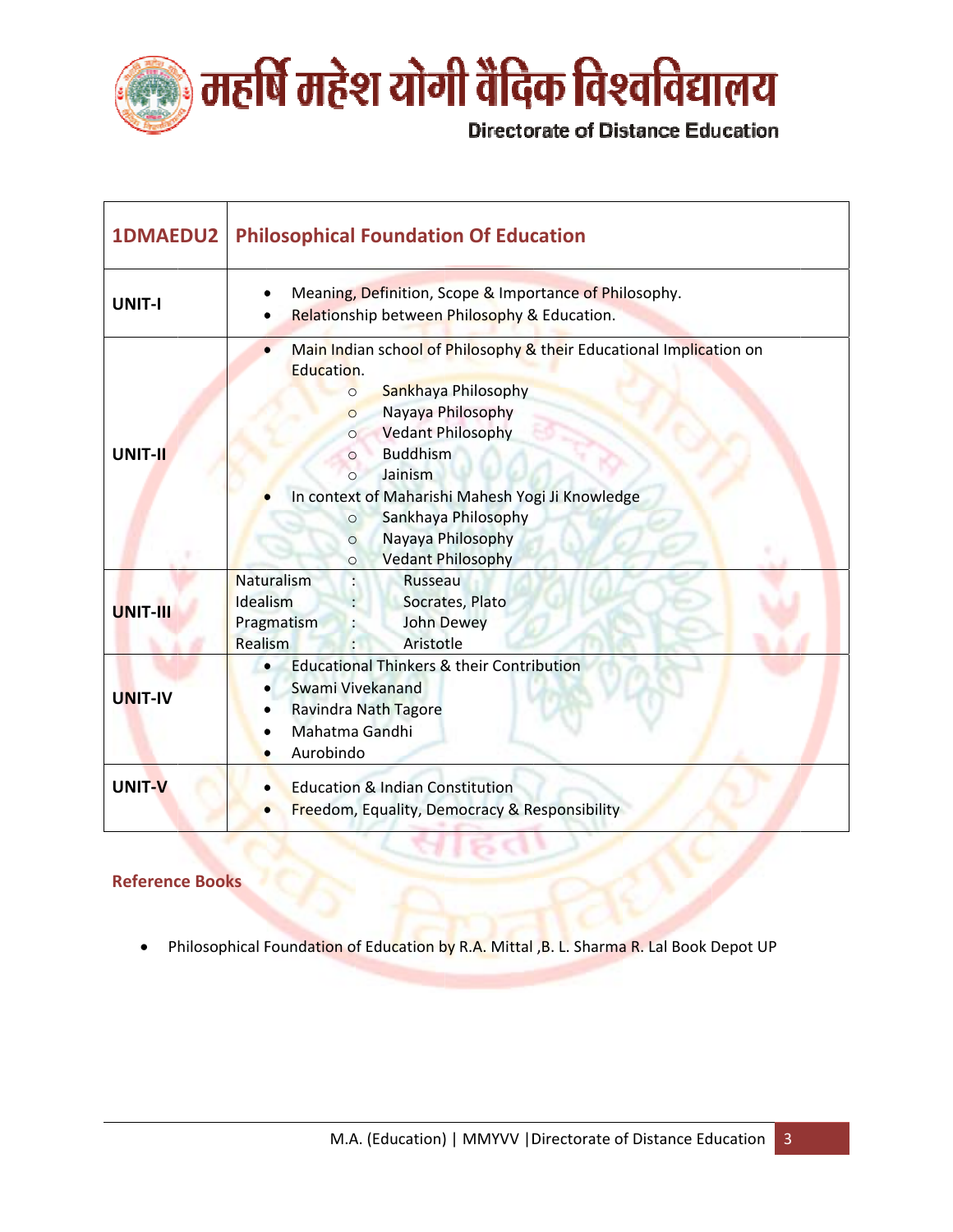

| <b>1DMAEDU3</b> | <b>Psychological Foundation Of Education</b>                                                                                                                                                                                                   |
|-----------------|------------------------------------------------------------------------------------------------------------------------------------------------------------------------------------------------------------------------------------------------|
| <b>UNIT-I</b>   | Educational Psychology: - Concept, Meaning, scope & Aims of Educational Psychology.<br>School of Psychology :-<br>(ii) Gestaltism<br>(iii) Psycho-Analysis<br>Behaviourism<br>(i)                                                              |
| UNIT-II         | Learning - Concepts, factors Influencing and Theories of Learning:-<br><b>Classical Conditioning</b><br>(i)<br>(ii) Operant Conditioning<br>(iii) Hull's theory<br>(iv) Insight Theory<br><b>Field Theory</b><br>(v)                           |
| <b>UNIT-III</b> | Creativity: - Meaning, Definition, levels & Abilities involved in creativity. Measurement<br>of creativity:-<br>(i) Torrance Test of Creativity<br><b>Bager Mehandi Test of creativity</b><br>(ii)<br>(iii)<br><b>Passi Test of Creativity</b> |
| <b>UNIT-IV</b>  | Personality:-<br>Personality :- Meaning, Definition, Nature & Factors influencing<br>(i)<br>personality:-<br>Psychoanalytic theories of personality<br>(iii)<br>Trait theory of personality<br>(iii)<br><b>Personality Tests</b><br>(iv)       |
| <b>UNIT-V</b>   | Exceptional children :- Meaning, Definition & Types of exceptional Children, Gifted<br>Children, Backward Children, Mentally Retarded Children, Slow learner<br>Children, Learning Disabled Children.                                          |

Psychological Foundation of Education by R.A. Mittal, B. L. Sharma R. Lal Book Depot UP  $\bullet$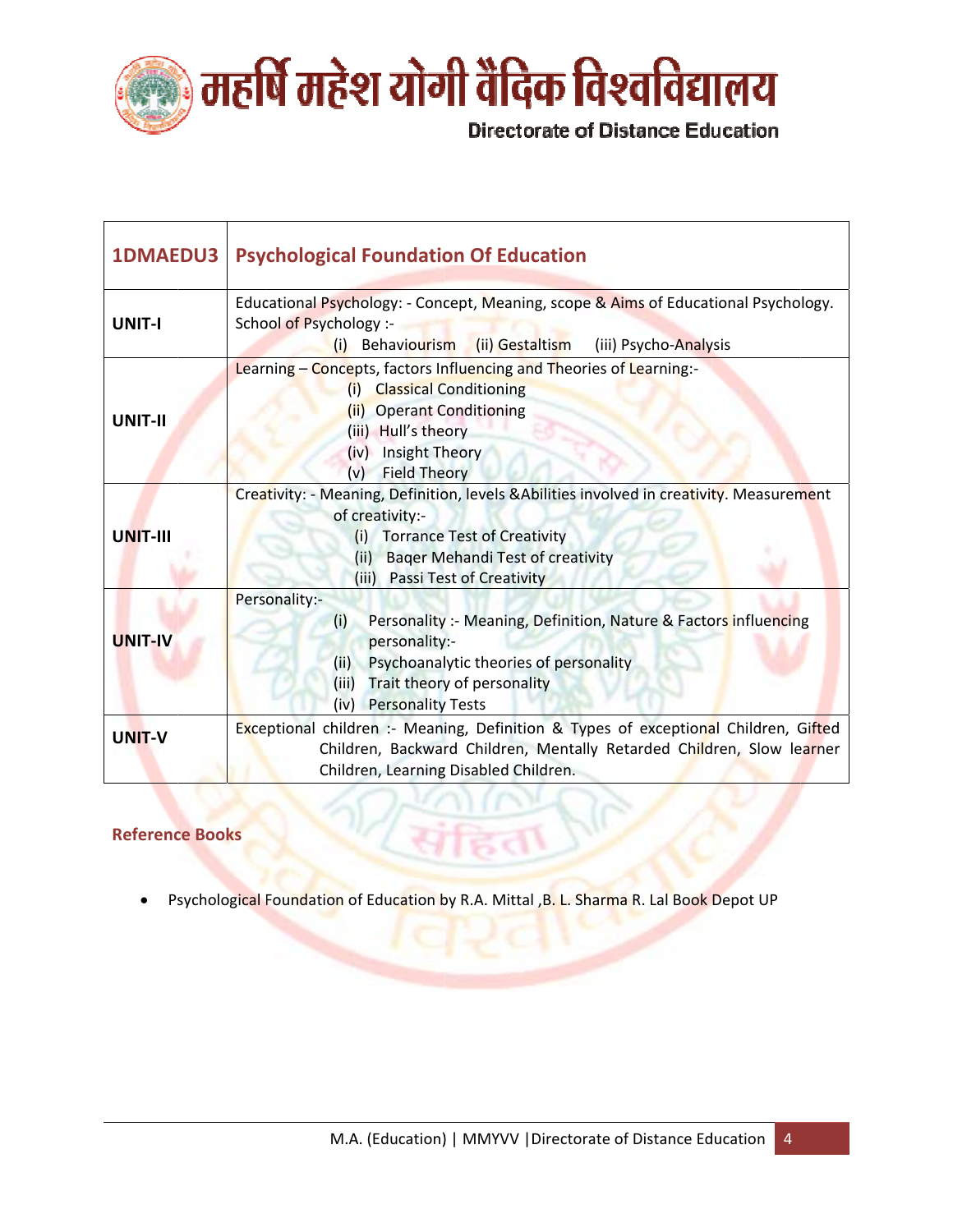

| <b>1DMAEDU4</b> | <b>Educational Technology And Management</b>                                                                                                                                                                                                                                                                                                                                                                                                                                                                                                                                                                                                      |
|-----------------|---------------------------------------------------------------------------------------------------------------------------------------------------------------------------------------------------------------------------------------------------------------------------------------------------------------------------------------------------------------------------------------------------------------------------------------------------------------------------------------------------------------------------------------------------------------------------------------------------------------------------------------------------|
| <b>UNIT-I</b>   | <b>Educational Technology</b><br>Definition of Educational Technology: Hardware Technology and Software Technology:<br>Their Role in Modern Educational Practices. Hardware Technologies: Important<br>Accessories and Their Application. T.V., Computer and new Technologies. Computer<br>Assisted Learning/Instruction and Laboratory. Teaching Strategies Methods and Tactics<br>of Educational Technology. Models of Teaching. Levels of Organizing Teaching.<br>Managing Teaching Learning. Techniques of Modification of Teacher's Behaviour.                                                                                               |
| <b>UNIT-II</b>  | <b>Psychological Uses of Modern Technology</b><br>Modern Technology and Psychological Uses. Programmed Learning or Instruction.                                                                                                                                                                                                                                                                                                                                                                                                                                                                                                                   |
| UNIT-III        | <b>Guidance and Counseling</b><br>Guidance and its Need or Rationale. Educational Guidance. Vocational Guidance.<br>Counseling and its Types: The Counselor. Organization of School Guidance Services and<br>Community Resources for Guidance. Career Guidance Services. Personal Guidance and<br>Referral Service.                                                                                                                                                                                                                                                                                                                               |
| UNIT-IV         | <b>Management in Education and Allied Activities</b><br>Management in Education. School Management. Management of Human Resources in<br>School Human Relations. Management of Human Resources : Time Table.<br>Management of Material and Physical Resources. Management of Curriculum. Co-<br>curricular Activities. Managing School Discipline. Punishments and rewards in<br>Managing Discipline. Discipline and Self-government in Schools. Developing<br>Performance Profile of an Institution. School Records in Managing Human, Material<br>and Physical Resources. Educational Initiations/Innovations and Trends : Their<br>Implication. |
| UNIT-V          | <b>Evaluating Institutional performance and Accountability</b><br>Evaluating Institutional Performance. Pupil Evaluation. Traditional Educational<br>Achievement Examination. Teacher Evaluation. Accountability in School Education,<br>Norms and Ethics or Code of Conduct. Action Research. Health Education.                                                                                                                                                                                                                                                                                                                                  |

Educational Technology and Management by J.C Aggarwal Aggarwal Publication  $\bullet$